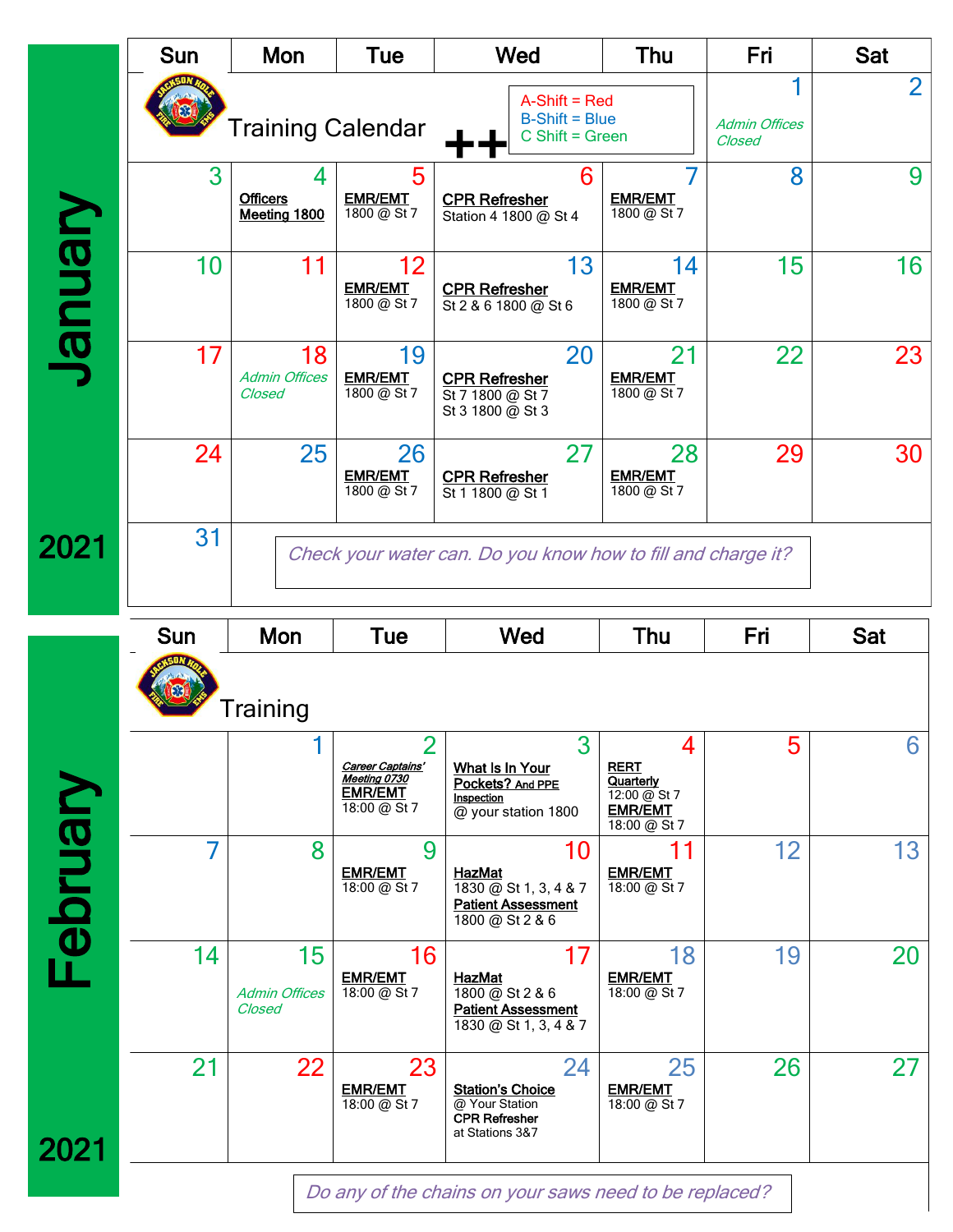|              | <b>Sun</b> | Mon                          | Tue                                              | Wed                                                                                                      | <b>Thu</b>                           | Fri              | <b>Sat</b> |
|--------------|------------|------------------------------|--------------------------------------------------|----------------------------------------------------------------------------------------------------------|--------------------------------------|------------------|------------|
|              |            | Officer's<br>Meeting<br>1800 | $\overline{2}$<br><b>EMR/EMT</b><br>18:00 @ St 7 | 3<br><b>Crew Checks</b><br>@ your St                                                                     | 4<br><b>EMR/EMT</b><br>18:00 @ St 7  | 5                | 6          |
|              |            | 8                            | 9<br><b>EMR/EMT</b><br>$18:00 (2)$ St 7          | 10<br>Salvage & Overhaul<br>1830 @ St 1, 3, 4 & 7<br><b>Bandaging &amp; Packaging</b><br>1800 @ St 2 & 6 | 11<br><b>EMR/EMT</b><br>18:00 @ St 7 | 12 <sub>2</sub>  | 13         |
| <b>March</b> | 14         | 15                           | 16<br><b>EMR/EMT</b><br>18:00 @ St 7             | 17<br>Salvage & Overhaul<br>1800 @ St 2 & 6<br><b>Bandaging &amp; Packaging</b><br>1830 @ St 1, 3, 4 & 7 | 18<br><b>EMR/EMT</b><br>18:00 @ St 7 | 19               | 20         |
|              | 21         | 22                           | 23<br><b>EMR/EMT</b><br>18:00 @ St 7             | 24<br><b>EVOC</b><br>1800 @ Your Station                                                                 | 25<br><b>EMR/EMT</b><br>18:00 @ St 7 | 26               | 27         |
|              | 28         | 29                           | 30                                               | 31<br><b>Station's Choice</b><br>@ Your St                                                               |                                      | 2021<br>Training |            |
| 2021         |            |                              |                                                  | Do a realistic 2 minute drill: Bunker up, get on engine, get off, grab tools, go on air.                 |                                      |                  |            |

202

|       | <b>Sun</b> | Mon                                                  | Tue                                                          | Wed                                                                               |    | <b>Thu</b>                                                    | Fri                                           | <b>Sat</b>                      |
|-------|------------|------------------------------------------------------|--------------------------------------------------------------|-----------------------------------------------------------------------------------|----|---------------------------------------------------------------|-----------------------------------------------|---------------------------------|
|       |            | Practice getting into a rescue<br>if you get faster. | harness. Time yourself to see                                |                                                                                   |    | $\overline{2}$                                                | 3                                             |                                 |
| April | 4          | 5                                                    | 6                                                            | <b>Crew Checks</b><br>@ your St                                                   |    | 8                                                             | 9                                             | 10                              |
|       | 11         | 12<br><b>Engine Boss</b><br>1800 @ St 7              | 13<br>Career Captains'<br>Meeting 0730<br>EMT<br>1800 @ St 7 | <b>Amputation Run</b><br>Review<br>Online @ 1800                                  | 14 | 15<br><b>EMT</b><br>$1800 \omega$ St 7<br>S200<br>0800 @ St 7 | 16<br><b>S200</b><br>$\overline{0800}$ @ St 7 | 17<br><b>EMT</b><br>0800 @ St 7 |
|       | 18         | 19<br><b>Engine Boss</b><br>$1800 \omega$ St 7       | 20<br><b>EMT</b><br>$\overline{1800}$ @ St 7                 | <b>Wildland Safety</b><br>Refresher<br>1800 @ Your St                             | 21 | 22<br><b>EMT</b><br>$1800 \omega$ St 7                        | 23                                            | 24                              |
| 2021  | 25         | 26<br><b>Engine Boss</b><br>$1800 \omega$ St 7       | 27<br><b>EMT</b><br>$\overline{1800}$ @ St 7                 | <b>Rope Rescue Recert</b><br>1800 @ St 7<br><b>Pack Test</b><br>$1830$ (HS Track) | 28 | 29<br>S215<br>0800 @ St 7<br><b>EMT</b><br>1800 @ St 7        | 30<br>S215<br>$\overline{0800}$ @ St 7        |                                 |
|       |            |                                                      |                                                              |                                                                                   |    |                                                               |                                               |                                 |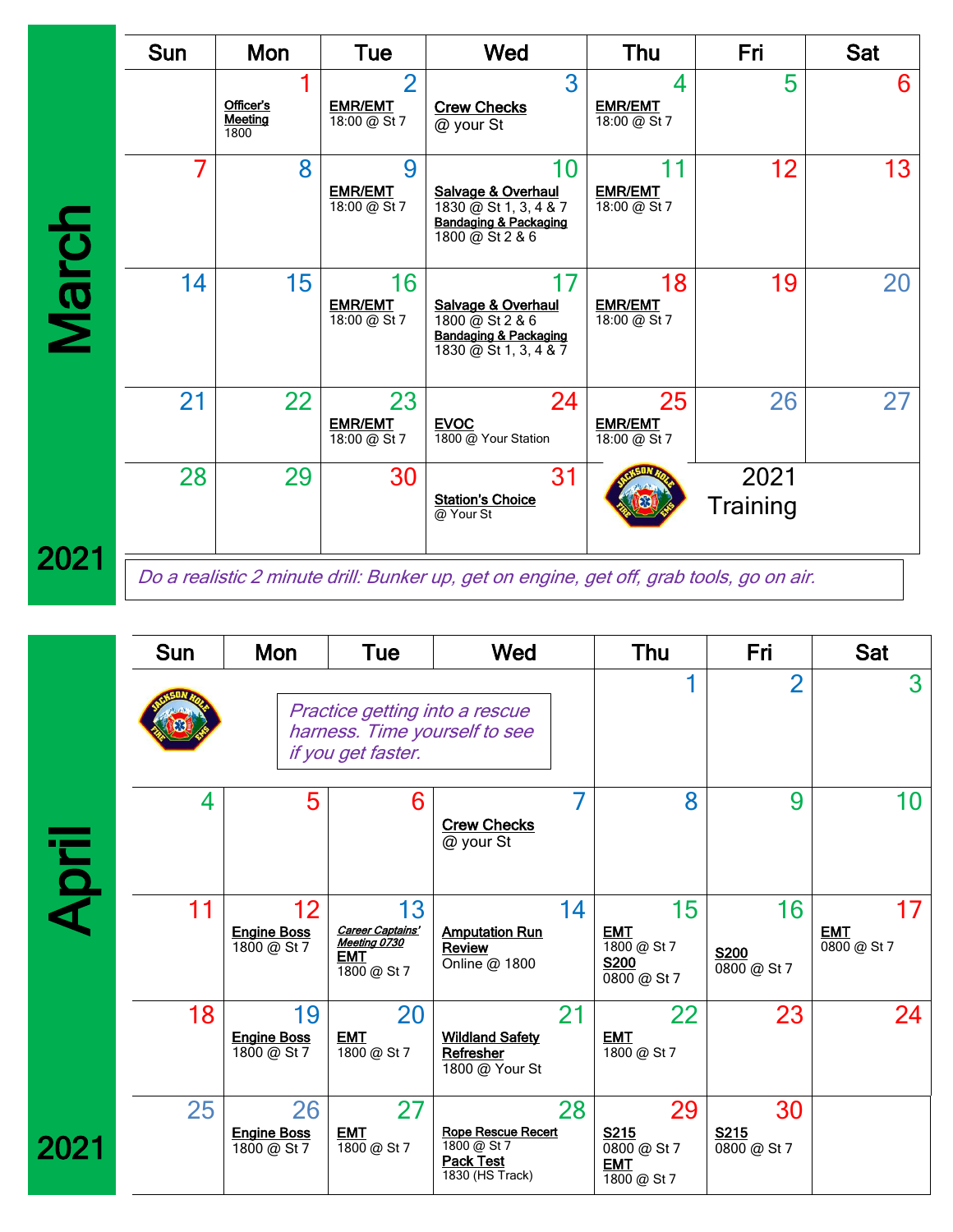|      | Sun            | Mon                                                                           | Tue                                       | Wed                                                                                                            | Thu                                                                                           | Fri | Sat                                                    |
|------|----------------|-------------------------------------------------------------------------------|-------------------------------------------|----------------------------------------------------------------------------------------------------------------|-----------------------------------------------------------------------------------------------|-----|--------------------------------------------------------|
|      |                |                                                                               |                                           |                                                                                                                |                                                                                               |     |                                                        |
|      | $\overline{2}$ | 3<br><b>Officer's Mtg</b><br>1800 @ St 1<br><b>Engine Boss</b><br>1800 @ St 7 | 4                                         | 5<br>Live Fire St 2&6<br>1800 @ Station 7<br><b>Pack Test</b><br>1830 (Moran)<br><b>EVOC</b> @ St $3$ and St 7 | 6<br><b>Pack Test</b><br>0700 (HS Track)<br><b>RERT Quarterly</b><br>1200 @ St 7              | 7   | 8                                                      |
| VeN  | 9              | 10<br><b>Engine Boss</b><br>1800 @ St 7                                       | 11<br><b>Redcard Class</b><br>@ St 7 1800 | 12<br><b>SCBA Emergencies</b><br>$1830 \omega$ St 1, 3, 4 & 7<br>Man Vs Machine<br>1800 @ St 2 & 6             | 13<br><b>Pack Test</b><br>$\overline{0700}$ (HS Track)<br><b>Redcard Class</b><br>@ St 7 1800 | 14  | 15 <sub>1</sub><br><b>Redcard Class</b><br>@ St 7 0800 |
|      | 16             | 17<br><b>Engine Boss</b><br>1800 @ St 7                                       | 18<br><b>Redcard Class</b><br>@ St 7 1800 | 19<br><b>SCBA Emergencies</b><br>1800 @ St 2 & 6<br><b>Burns</b><br>1830 @ St 1, 3, 4 & 7                      | 20<br><b>Pack Test</b><br>0700 (HS Track)<br><b>Redcard Class</b><br>@ St 7 1800              | 21  | 22<br><b>Redcard Class</b><br>@ St 7 0800              |
| 2021 | 23             | 24<br><b>Engine Boss</b><br>$1800 \omega$ St 7                                | 25<br><b>Redcard Class</b><br>@ St 7 1800 | 26<br>Live Fire St 1<br>1800 @ WTF<br>Hose Test St 3 @                                                         | 27<br><b>Pack Test</b><br>$\overline{0700}$ (HS Track)<br><b>Redcard Class</b><br>@ St 7 1800 | 28  | 29                                                     |
|      | 30             | 31<br><b>Memorial Day</b><br><b>Admin Closed</b>                              |                                           |                                                                                                                |                                                                                               |     |                                                        |
|      |                |                                                                               |                                           |                                                                                                                |                                                                                               |     |                                                        |

|      | Sun                                   | Mon                                | <b>Tue</b>                                                                                         | Wed                                                                                                       | Thu                                                  | Fri                                                                | Sat                                       |
|------|---------------------------------------|------------------------------------|----------------------------------------------------------------------------------------------------|-----------------------------------------------------------------------------------------------------------|------------------------------------------------------|--------------------------------------------------------------------|-------------------------------------------|
| June |                                       |                                    |                                                                                                    | $\overline{2}$<br>Live Fire St 3<br>@ WTF<br>Hose Test St 4 @ 1800                                        | 3                                                    | 4                                                                  | 5<br><b>Swiftwater</b><br>Recert<br>08:00 |
|      | 6                                     |                                    | 8<br>Career Captains'<br>Meeting 0730<br><b>New Member</b><br><b>Work Capacity</b><br>1800 at St 7 | 9<br><b>Wildland Drills/Work</b><br>Capacity<br>$1800 \omega$ St 1, 3, 4 & 7<br>MCI<br>1800 @ St 2 & 6    | 10                                                   | 11                                                                 | 12 <sub>2</sub>                           |
|      | 13<br><b>Annual</b><br><b>Banquet</b> | 14                                 | 15<br><b>New Member</b><br><b>Orientation</b><br>1800 at St 7                                      | 16<br><b>Wildland Drills/Work</b><br>Capacity<br>1800 @ St 2& 6<br><b>MCI</b><br>1800 @ St St 1, 3, 4 & 7 | 17                                                   | 18                                                                 | 19                                        |
|      | 20                                    | 21                                 | 22<br><b>New Member</b><br><b>CPR</b><br>1800 @ St 7                                               | 23<br><b>Live Fire Station 4</b><br>@ 1830 (WTF)<br>Hose Test 6 @ 1800                                    | 24<br><b>New Member</b><br><b>CPR</b><br>1800 @ St 7 | 25                                                                 | 26                                        |
| 2021 | 27                                    | 28<br>Officer's Mtg<br>1800 @ St 1 | 29                                                                                                 | 30<br>Live Fire Station 7<br>@ 1800 (WTF)<br>Hose Test 1 & 2 @ 1800                                       | gurney.                                              | <b>Practice putting the pediatric</b><br>transport straps onto the |                                           |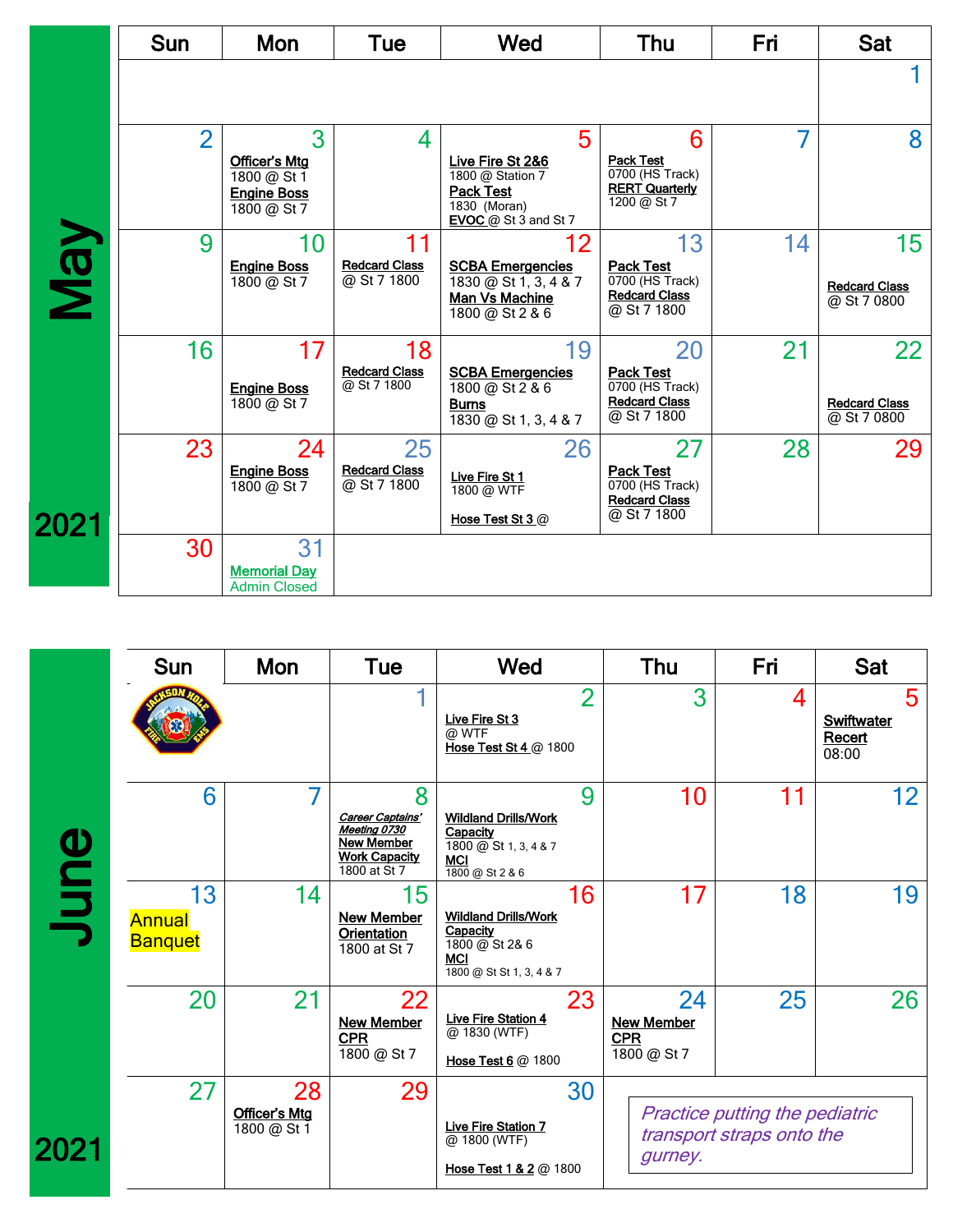|      | <b>Sun</b>               | Mon                                 | Tue | Wed                                                                                                   | Thu                                                  | Fri | <b>Sat</b>                                            |
|------|--------------------------|-------------------------------------|-----|-------------------------------------------------------------------------------------------------------|------------------------------------------------------|-----|-------------------------------------------------------|
|      |                          | Training 2021                       |     |                                                                                                       | 2                                                    | 3   |                                                       |
| Nul  | 4<br>Independence<br>Day | 5<br><b>Admin Offices</b><br>Closed | 6   | <b>Crew Checks</b><br>@ your St<br>Hose Test 7 @ 1800                                                 | 8<br><b>New Member</b><br><b>EVOC</b><br>1800 @ St 7 | 9   | 10<br><b>New Member</b><br><b>EVOC</b><br>0800 @ St 7 |
|      | 11                       | 12                                  | 13  | 14<br><b>Water Supply</b><br>1800 @ St 1, 3, 4 & 7<br><b>Pediatrics</b><br>$\frac{1800}{28}$ St 2 & 6 | 15                                                   | 16  | 17                                                    |
|      | 18                       | 19                                  | 20  | 21<br><b>Water Supply</b><br>1800 @ St 2 & 6<br>Pediatrics<br>1800 @ St 1, 3, 4 & 7                   | 22                                                   | 23  | 24                                                    |
| 2021 | 25                       | 26                                  | 27  | 28<br><b>Station's Choice</b><br>@ Your St                                                            | 29                                                   | 30  | 31                                                    |

|        | <b>Sun</b>                           | Mon                                      | <b>Tue</b>                                                       | Wed                                                                                          |    | Thu                                                                                       | Fri | <b>Sat</b>                           |
|--------|--------------------------------------|------------------------------------------|------------------------------------------------------------------|----------------------------------------------------------------------------------------------|----|-------------------------------------------------------------------------------------------|-----|--------------------------------------|
|        |                                      | $\overline{2}$                           | 3<br>Career Captains'<br>Meeting 0730                            | <b>Crew Checks</b><br><b>Extrication St 3</b>                                                | 4  | 5<br><b>RERT</b><br>Quarterly<br>12:00 @ St 7                                             | 6   |                                      |
|        | 8                                    | 9                                        | 10                                                               | <b>Acquired Structure</b><br>Stations 1 & 7 1800<br><b>EMS Meds</b><br>1800 @ St 2 & 6, St 4 | 11 | 12                                                                                        | 13  | 14                                   |
| August | 15                                   | 16                                       | 17                                                               | <b>Extrication</b><br>1830 @ St 2 & 6<br><b>EMS Meds</b><br>1800 @ St 1, 3, 4 & 7            | 18 | 19                                                                                        | 20  | 21                                   |
|        | 22                                   | 23<br><b>ADO Pumper</b><br>$1800 @$ St 7 | 24<br>FFI<br>1800 @ ST 7                                         | <b>Extrication</b><br>1800@ St 1 & 7                                                         | 25 | 26                                                                                        | 27  | 28<br>Ropes<br>Rescue<br>0800 @ St 7 |
| 2021   | 29<br>Ropes<br>Rescue<br>0800 @ St 7 | 30<br>Officer's Mtg<br>1800 @ St 1       | 31<br>Ropes<br>Rescue<br>1700 @ St 7<br><u>FFI</u><br>1800 @ ST7 |                                                                                              |    | Do another realistic 2 minute drill.<br>See if you are faster than you were<br>last time. |     |                                      |
|        |                                      |                                          |                                                                  |                                                                                              |    |                                                                                           |     |                                      |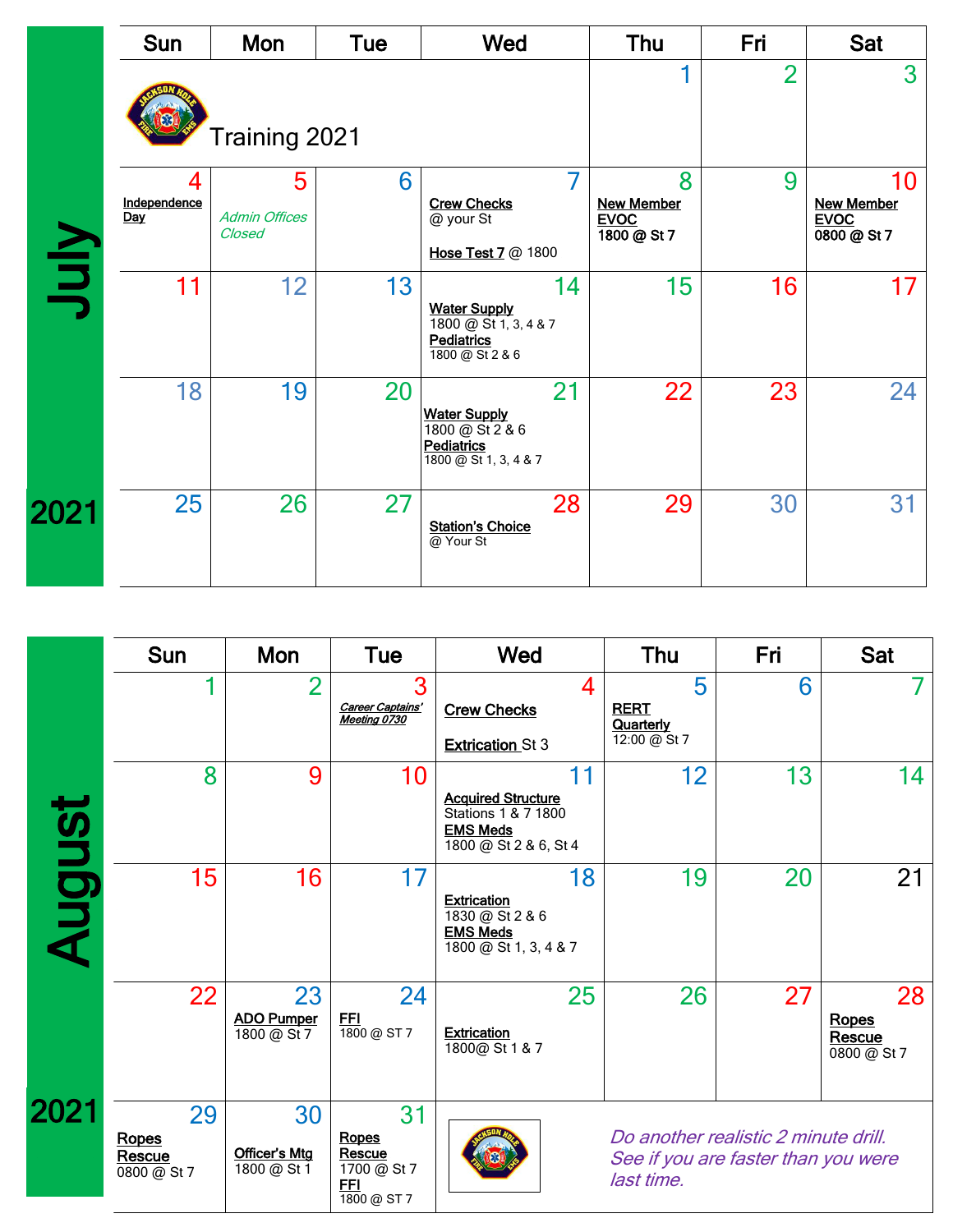|           | <b>Sun</b> | <b>Mon</b>                                   | <b>Tue</b>                      | Wed                                                                                       | Thu                                                  | Fri                                                              | <b>Sat</b>                                                             |
|-----------|------------|----------------------------------------------|---------------------------------|-------------------------------------------------------------------------------------------|------------------------------------------------------|------------------------------------------------------------------|------------------------------------------------------------------------|
|           |            | 2021<br>Training                             |                                 | <b>Crew Checks</b><br>@ Your St                                                           | $\overline{2}$<br><b>Ropes Rescue</b><br>1700 @ St 7 | 3                                                                | 4                                                                      |
|           | 5          | 6<br><b>Labor Day</b><br><b>Admin Closed</b> | <u>FFI</u><br>1800 @ ST7        | 8<br><b>Quick Access Ropes</b><br>1800 @ St 1, 2, 6, 7<br>1830 @ St 3 & 4                 | 9                                                    | 10                                                               | We Will Never<br>Forget!<br>9/11 Annual Hill<br>Climb<br><b>LOTOJA</b> |
| September | 12         | 13<br><b>ADO Pumper</b><br>1800 @ St 7       | 14<br><u>FFI</u><br>1800 @ ST7  | 15<br><b>Head and Face Injuries</b><br>1800 Online                                        | 16                                                   | 17                                                               | 18<br><b>FFI</b><br>0800 @ ST7                                         |
|           | 19         | 20<br><b>ADO Pumper</b><br>1800 @ St 7       | 21<br><u>FFI</u><br>1800 @ ST 7 | 22<br><b>Station's Choice</b><br>@ Your St<br><b>Ropes Ops Recert</b><br>1800 @ Station 7 | 23                                                   | 24                                                               | 25<br><b>ADO Pumper</b><br>0800 @ St 7                                 |
| 2021      | 26         | 27<br><b>ADO Pumper</b><br>1800 @ St 7       | 28<br><u>FFI</u><br>1800 @ ST7  | 29<br><b>Live Fire</b><br>St 1 & TVFD @ TBB<br>1830                                       | 30                                                   | Go check out a high<br>hazard building in<br>your response zone. |                                                                        |
|           |            |                                              |                                 |                                                                                           |                                                      |                                                                  |                                                                        |

|        | <b>Sun</b> | Mon                                                                  | Tue                            | Wed                                                                                        | Thu                                   | Fri | <b>Sat</b>                    |
|--------|------------|----------------------------------------------------------------------|--------------------------------|--------------------------------------------------------------------------------------------|---------------------------------------|-----|-------------------------------|
|        |            | 2021 Training                                                        |                                |                                                                                            |                                       |     | 2<br><b>FFI</b><br>0800 @ ST7 |
|        | 3          | Career Captains'<br>Meeting 0730<br><b>ADO Pumper</b><br>1800 @ St 7 | 5<br><u>FFI</u><br>1800 @ ST7  | 6<br><b>Crew Checks</b><br>@ Your St<br><b>Live Fire</b><br>St 3, 4 & 7 @ TBB 1830         | <b>RERT Quarterly</b><br>12:00 @ St 7 | 8   | 9                             |
| ctober | 10         | <b>ADO Pumper</b><br>1800 @ St 7                                     | 12<br><b>FFI</b><br>1800 @ ST7 | 13<br>Search & Rescue<br>1800 @ St 1, 3, 4 & 7<br><b>Chest Pain/AED</b><br>1800 @ St 2 & 6 | 14                                    | 15  | 16<br>FFI<br>0800 @ ST7       |
|        | 17         | 18<br><b>ADO Pumper</b><br>1800 @ St 7                               | 19<br><u>FFI</u><br>1800 @ ST7 | 20<br>Search & Rescue<br>1800 @ St 2 & 6<br><b>Chest Pain/AED</b><br>1800 @ St 1, 3, 4 & 7 | 21                                    | 22  | 23                            |
| 2021   | 24         | 25<br><b>ADO Pumper</b><br>1800 @ St 7                               | 26<br>FFI<br>1800 @ ST7        | 27<br><b>Live Fire</b><br>St 2 & 6 @ TBB 1830                                              | 28                                    | 29  | 30<br>FFI<br>0800 @ ST7       |
|        |            |                                                                      |                                | Clean your SCBA mask straps and the suspension system inside your helmet.                  |                                       |     |                               |
|        |            |                                                                      |                                |                                                                                            |                                       |     |                               |